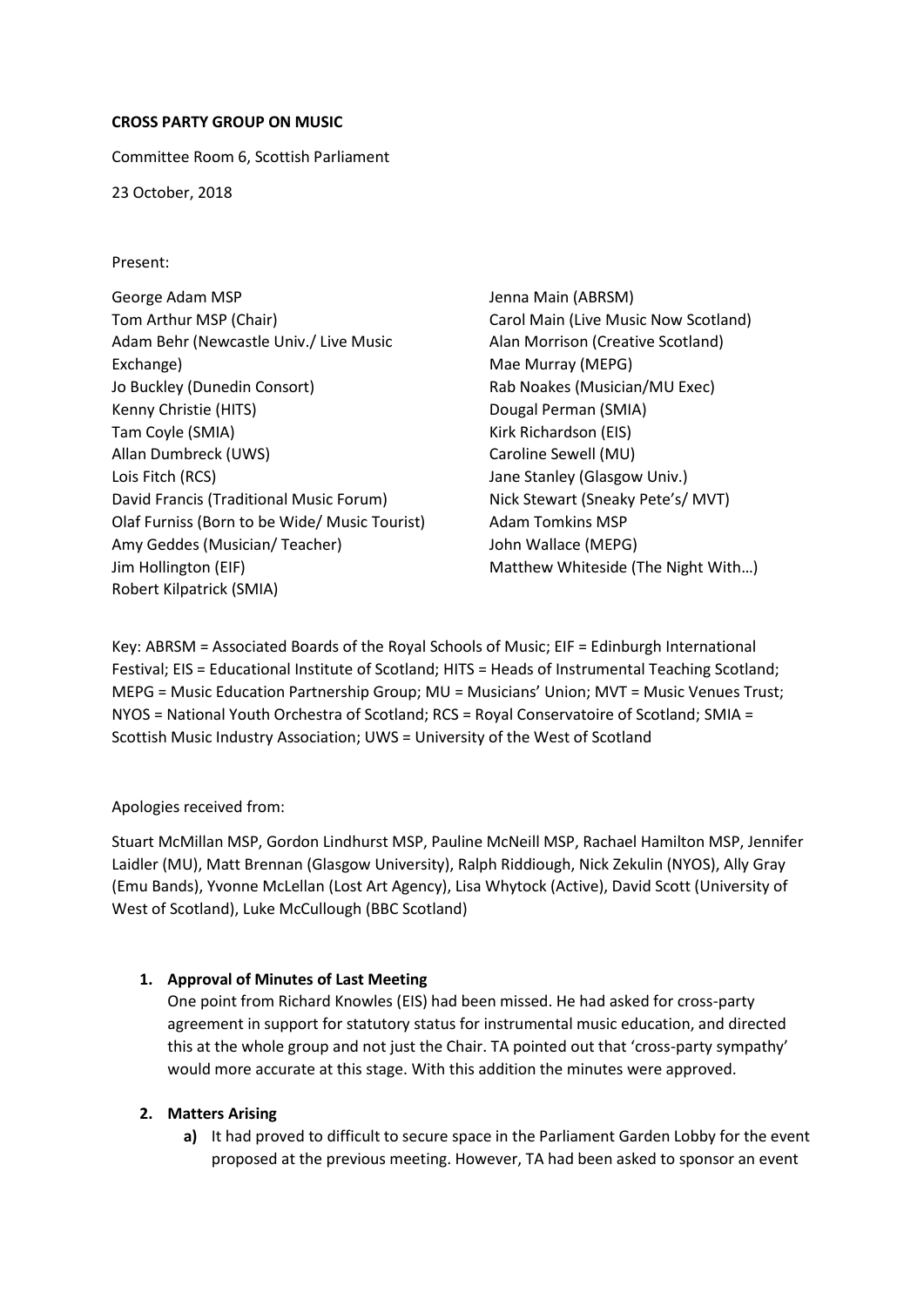for the Association of British Orchestras, and now planned to use that event to highlight the work of the CPG.

**b)** The decision at the previous meeting to send a letter to the Brexit authorities had been made in the 'pre-Chequers' era, which has brought greater uncertainty about outcomes. Proposed to remit for further discussion in the next agenda item.

#### **3. Brexit Implications**

**Olaf Furniss:** Wide Days has a Showcase component which presents seven Scottish acts. Increasingly they have been receiving requests from organisations abroad wishing to present international acts at Wide Days. The next event is scheduled for 12 and 13 April. Will international acts be able to come, and will Scottish acts be able to **travel**? The present situation in stifling opportunity.

**Rab Noakes:** Are we going to be left out of negotiations with the European Parliament when it comes to determining how musicians are to be paid for their **intellectual property**? **Caroline Sewell:** The MU has a number of strong positions on Brexit which it has outlined in a paper which CS will circulate to the group.

**Carol Main:** The Creative Industries Federation also has a paper 'What Would a No Deal Brexit Look Like?' CM will circulate the link.

**Allan Dumbreck:** Brexit has already had an impact. There has already been a drop-off of 20- 25% in applications due to uncertainty.

**Adam Behr:** There are also question marks over access to European research funding. **Tom Arthur:** How best to mitigate these effects? What opportunities might there be? **CS:** There needs to be **reciprocal and free work permits**, applications for which are resourcelight and speedily processed. It needs to be as close to the current situation as possible.

**OF:** Festivals and cultural events are already having problems.

**Amy Geddes:** Costs are becoming prohibitive. There are also problems for musicians coming for educational reasons as well as to perform.

**Jim Hollington:** EIF has been working with the Creative Industries Federation. He would be happy to share some of the lines of discussion.

**TA:** Given the reappraisals of migration policy taking place, are there any areas outwith Europe where there are opportunities for Scottish musicians?

**OF:** Canada is an open door at the moment. There is a willingness there to work with Scottish acts. Australia is another possibility.

**Alan Morrison:** The diaspora takes us to these places, but travel costs to and from them are a concern. Showcase Scotland targeted Australia and New Zealand earlier this year and found them very welcoming.

**TA:** Should we be making representations about an export strategy? What should that look like?

**AM:** Recently attended a British Council meeting with the music industry. It was clear at that that the British Council's target countries are not Scotland's. The DCMS has earmarked China, India, Saudi Arabia.

**OF:** Germany is a key market among others. We shouldn't lose sight of those.

**Dougal Perman:** People have to get on with business. People are still booking acts. We can't wait. We need to be looking for opportunities in individual countries.

**TA:** How much differentiation between Scotland and the rest of the UK does there have to be?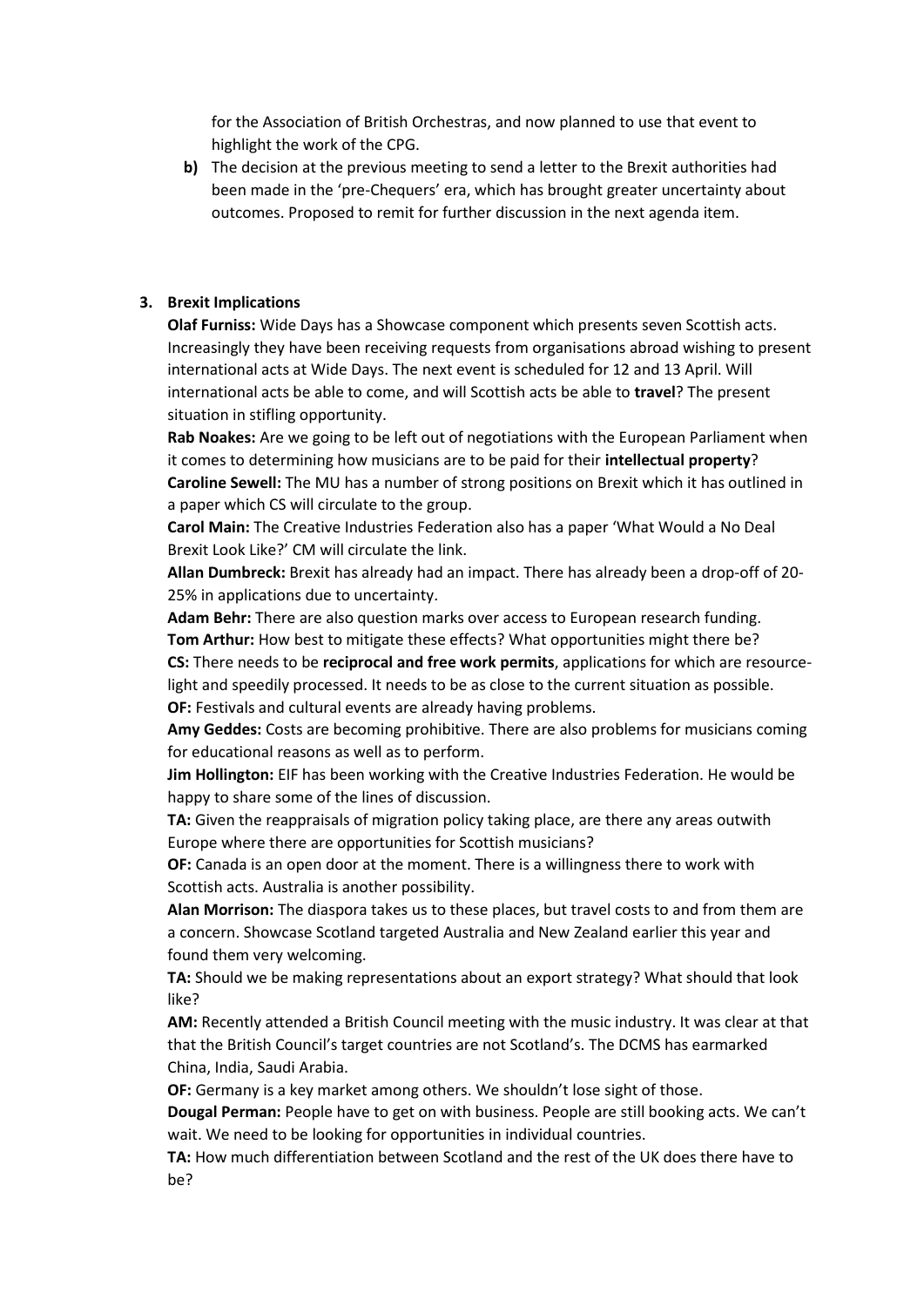**DP:** We can certainly look to the diaspora and Germany, but he had met people from India and Brazil who were passionate about Scottish music.

**TA:** How do we make sure that Scotland's voice is heard at UK level post-Brexit? **OF:** We should work to maintain **a distinctive Scottish identity**. There is already a strong perception of Scotland being different. Scottish parties are often very popular at expos! **AM:** When it comes to differentiation these are concerns around genre. The approach to traditional music is different to that to jazz, classical and rock music. But at WOMEX, for example, Scotland is part of a UK and Ireland presence (the only example of that). He has the sense that the interest is more in Scotland as a separate cultural identity.

**AD:** There is a perception among European universities that Scotland is more willing to work with Europe post-Brexit. People are making Erasmus agreements on that basis.

**TA:** There is a need for the **Scottish music industry to have its own distinctive voice**. He would like to see our aspirations distilled down to three key asks. Would anyone like to attempt that?

**OF:** The visa issue…

**Adam Tomkins.** He had experience of going to the UK government with asks. They are more receptive if specific Scottish needs can be identified. The visa issue is not a specifically Scottish issue. The value to add is specific Scottish needs. There will be frameworks that include Scottish needs.

**Lois Fitch:** She would like to see **a targeted scholarship scheme to encourage European students to come to Scotland**, and not only to study STEM subjects. The cultural argument is as important as any other. In a recent poll of European students 56% said they would not have come to Scotland to study if the UK were not in the EU.

**AT:** The music scene in Glasgow and Edinburgh is more dependent on festivals than provincial English cities. If there are visa difficulties for festivals which are important for these cities' economy, then that could be a way in.

**AM:** Because we don't have a sustainable touring circuit or label infrastructure in Scotland there is a risk that a talent drain to London becomes more likely.

**CS:** Away from the cities rural-based micro-businesses are now faced with yet another barrier to sustainability.

**DP:** As well as **talent retention international collaboration** is an issue. There is a need to find a way to keep international collaboration going.

**Matthew Whiteside:** is concerned about royalty streams from countries abroad once Brexit happens.

**OF:** Part of Wide Days is about connecting European and Scottish *artists* as well as managers and bookers.

TA: proposed that key asks are distilled from the discussion, focussing on Scotland-only concerns which can be communicated to the UK government. This was agreed. **Action Point**

### **4. Instrumental Music Service/ What's Going On Now research**

**John Wallace** reported that MEPG has brought together COSLA and the Scottish Government to consider changes in policy towards instrumental tuition, especially with regard to charging. The Education and Skills Committee is undertaking an enquiry into charging, which has attracted a lot of media attention. They are looking for written evidence from public and other bodies, are consulting young people and carrying out some research in North Lanarkshire.

The *What's Going on Now* research is now drawing to a close, and the team are considering how much of that to share at an early stage. The hope is that the findings will support a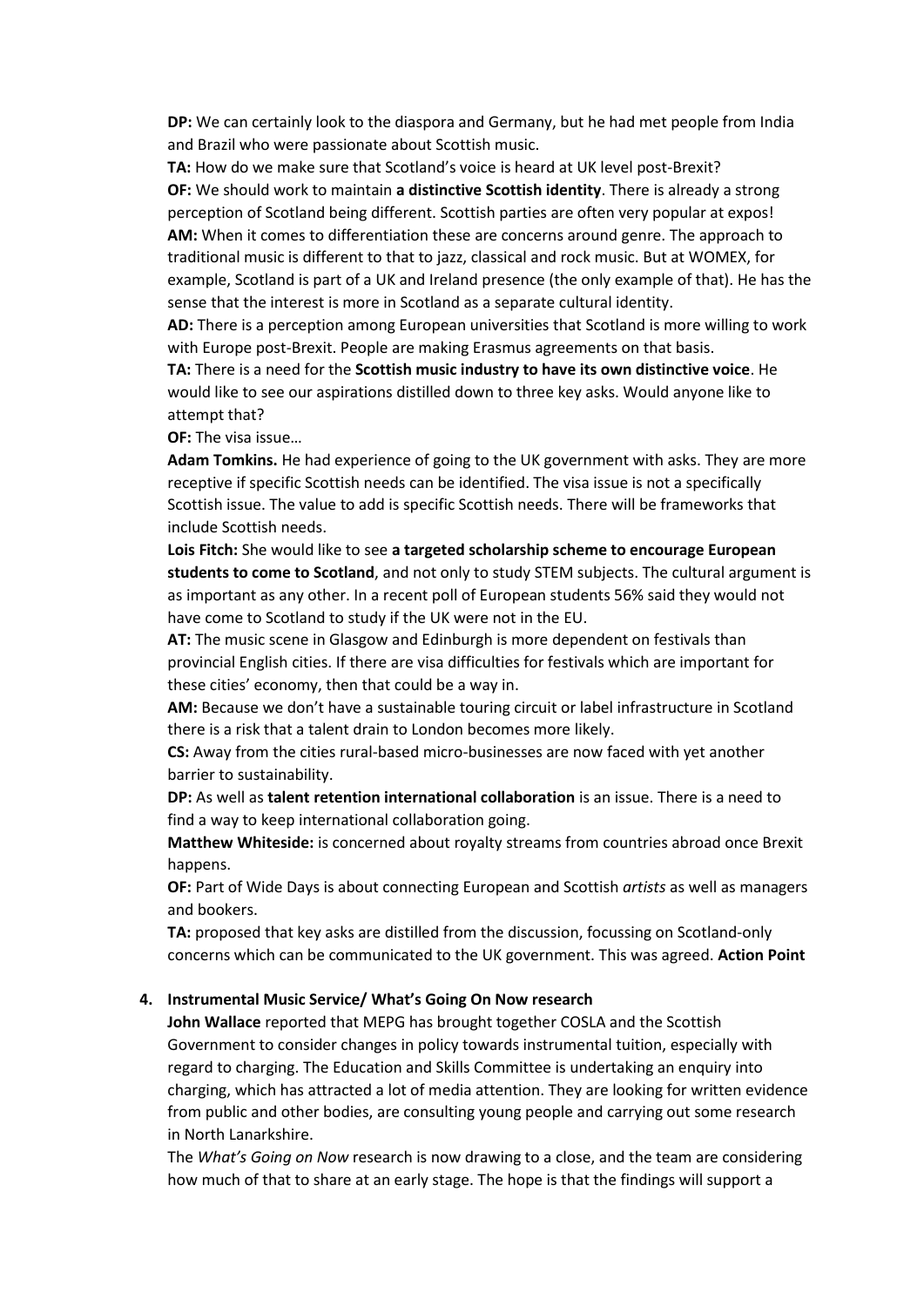compromise that might stem cuts through to the next Parliament. There are still exemplars of good practice to draw on.

**TA:** Is there the sense of a realistic ask for the 2021 election campaign?

**JW:** Things would change at a stroke if music instruction was made statutory, and there is cross-party support for this.

**TA:** What is the perception of attitudes to music education?

**JW:** Council leaders and Directors of Education get it. The problem is the hard choices that councils have to make. The further down the bureaucracies you go, the more attitudes harden. Instrumental teaching, unlike maths, for example, is one thing that can be charged for. Sometimes it is the ability to charge that actually saves the service. However, there are degrees of acceptability. £150 in North Lanarkshire is affordable. £524 p.a. in Clackmannan is not sustainable.

**TA:** How easy is it to get a balance between quantity and quality?

**JW:** YMI has been successful in terms of quantity. It builds an appetite for access to excellence.

**CS:** We need to be aware of the wider impact of instrumental service cuts on the wider industry. If there is not a generation coming through who have achieved excellence there will be problems. Scottish orchestras already rely on European musicians.

**DP:** If the industry does not have the talent to work with then that is a bad situation. **AM:** The current annual YMI report is at the draft stage. There is good evidence there that attainment in other subjects is better if pupils have musical experience. **DP:** The Sistema research shows similar findings.

**Kenny Christie:** YMI is great. 240,000 children get music but it only amounts to 11 hours across the school year. The Instrumental Music Service is necessary to complement YMI, to open up pathways of progression.

**Kirk Richardson:** If 240,000 actually want to go on and study music then there are no resources to accommodate them. Charging is actively discouraging for parents in the squeezed middle.

**CM:** Could this be a standing item for each meeting? This was **agreed**.

## **5. Agent of Change**

**Nick Stewart** The Planning Bill is currently at Stage 2. The Minister would like to introduce a duty to have regard to venues in the legislation. There are three amendments related to the Agent of Change principle, one from the Minister, Kevin Stewart and one from Adam Tomkins. Lewis Macdonald's proposes the idea of the Culturally Significant Zone, of which developers must be made aware. 'Culture' is a vague term, and there is a reluctance to specify music but it may be useful. The amendment includes the idea of a 100m zone around the venue, but it might be more useful simply to offer protection to the music venue. Adam Tomkins's specifies that local authorities may not impose conditions on existing venues.

**AT:** The Bill is currently at the scrutiny stage, where amendments can be brought with the support of four of the seven person committee. The current amendments could be improved, but there is to be no further debate on Stage 2 amendments. There is to be a vote on the amendments on October 24. They will go into the Bill if approved, after which they can be polished. There is cross-party support for the Agent of Change principle, but it needs to be implemented in law. There needs to be a tie between law and guidance and policy notes.